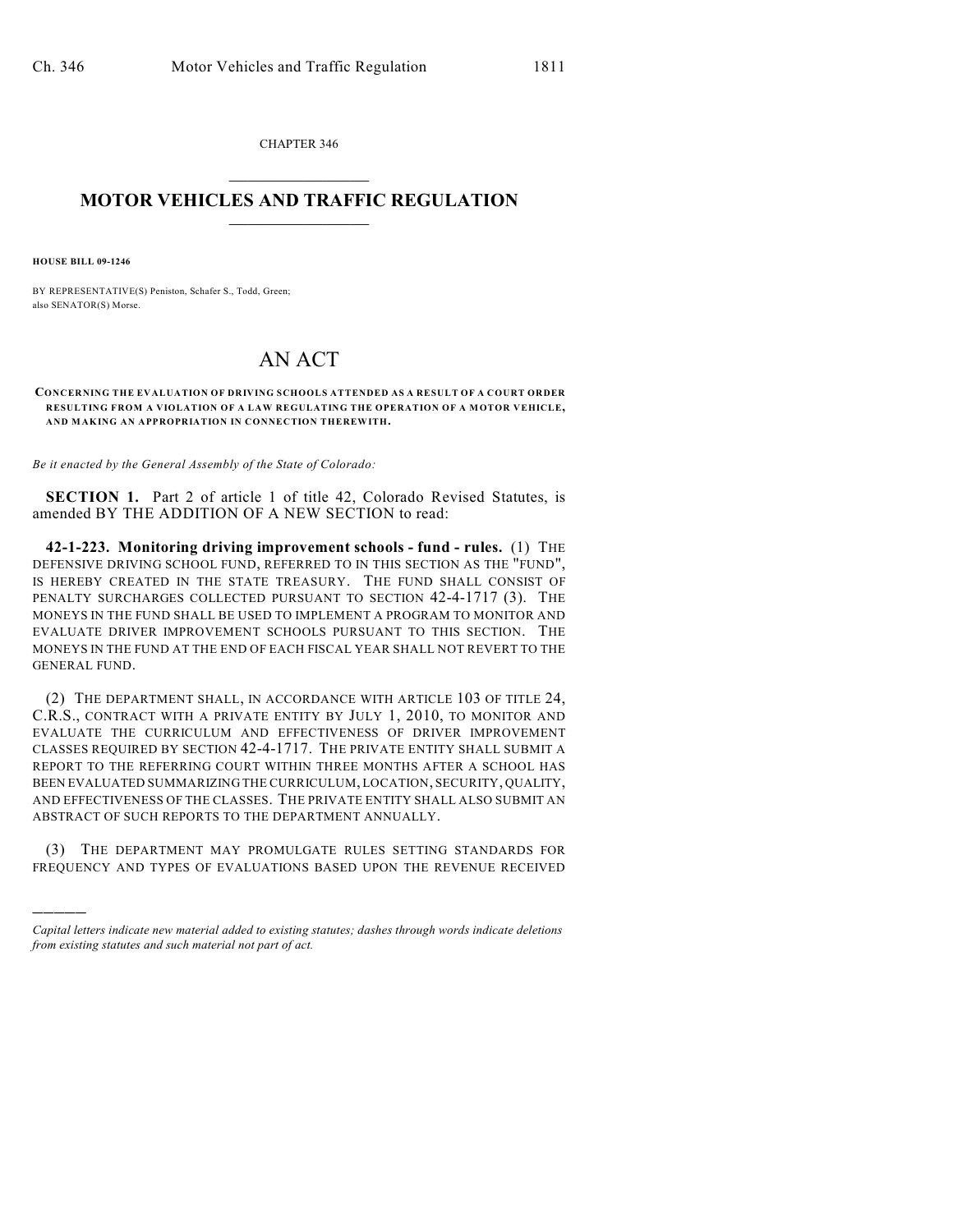PURSUANT TO SECTION 42-4-1717 AND THE EXPECTED EFFECTIVENESS OF FREQUENCIES AND TYPES OF EVALUATIONS.

**SECTION 2.** 42-4-1717 (1), Colorado Revised Statutes, is amended, and the said 42-4-1717 is further amended BY THE ADDITION OF A NEW SUBSECTION, to read:

**42-4-1717. Conviction - attendance at driver improvement school - rules.** (1) Except as otherwise provided in subsection (2) of this section, whenever IF a person has been convicted of violating any provision of this article or ANY other law regulating the operation of MOTOR vehicles on highways, the court, in addition to the penalty provided for the violation or as a condition of either the probation or the suspension of all or any portion of any fine or sentence of imprisonment for a violation other than a traffic infraction, may require the defendant, at the defendant's own expense, if any, OTHER THAN A VIOLATION OF SECTION 42-4-1301, THE COURT MAY REQUIRE THE DEFENDANT, OR, IF THE DEFENDANT HAS NOT BEEN CONVICTED OF A VIOLATION OF THIS ARTICLE OR ANY OTHER LAW REGULATING THE OPERATION OF MOTOR VEHICLES WITHIN THE LAST EIGHTEEN MONTHS, THE COURT SHALL OFFER THE DEFENDANT AN OPPORTUNITY, AT THE DEFENDANT'S EXPENSE, to attend and satisfactorily complete a course of instruction at any designated driver improvement school located and operating in the county of the defendant's residence and providing instruction in the traffic laws of this state, instruction in recognition of hazardous traffic situations, and instruction in traffic accident prevention. UPON COMPLETION OF THE COURSE, THE COURT MAY SUSPEND ALL OR A PORTION OF THE FINE OR SENTENCE OF IMPRISONMENT. Unless otherwise provided by law, such school shall be approved by the court.

(3) (a) EFFECTIVE JANUARY 1, 2010, A PERSON WHO IS REQUIRED TO ATTEND A COURSE OF INSTRUCTION PURSUANT TO SUBSECTION (1) OR (2) OF THIS SECTION SHALL PAY, IN ADDITION TO ANY OTHER PENALTIES, A PENALTY SURCHARGE AS DETERMINED BY RULES PROMULGATED BY THE DEPARTMENT. THE DRIVER IMPROVEMENT SCHOOL SHALL COLLECT THE PENALTY SURCHARGE AND REMIT IT TO THE DEPARTMENT AT LEAST MONTHLY IN ACCORDANCE WITH RULES PROMULGATED BY THE DEPARTMENT. THE DEPARTMENT SHALL SET THE PENALTY SURCHARGE IN AN AMOUNT TO OFFSET THE DIRECT AND INDIRECT COST OF IMPLEMENTING SECTION 42-1-223. THE PENALTY SURCHARGE SHALL BE TRANSFERRED TO THE STATE TREASURER AND CREDITED TO THE DEFENSIVE DRIVING SCHOOL FUND CREATED IN SECTION 42-1-223.

(b) THE COURT SHALL INCLUDE ON THE REFERRAL FORM INFORMATION CONCERNING THE AMOUNT AND PURPOSE OF THE PENALTY SURCHARGE. IF THE COURT DETERMINES THAT A PERSON IS UNABLE TO PAY THE COST OF THE PENALTY SURCHARGE, THE COURT MAY WAIVE THE SURCHARGE AND THE DRIVER IMPROVEMENT SCHOOL SHALL NOT COLLECT NOR REMIT THE PENALTY SURCHARGE TO THE DEPARTMENT.

(c) A PERSON WHO IS REQUIRED TO ATTEND A COURSE OF INSTRUCTION PURSUANT TO SUBSECTION (1) OR (2) OF THIS SECTION SHALL REGISTER WITH THE ENTITY THAT MONITORS THE DRIVER IMPROVEMENT SCHOOL PURSUANT TO SECTION 42-1-223. IF THE PERSON SATISFACTORILY COMPLETES THE COURSE, THE DRIVER IMPROVEMENT SCHOOL SHALL ELECTRONICALLY NOTIFY THE ENTITY.